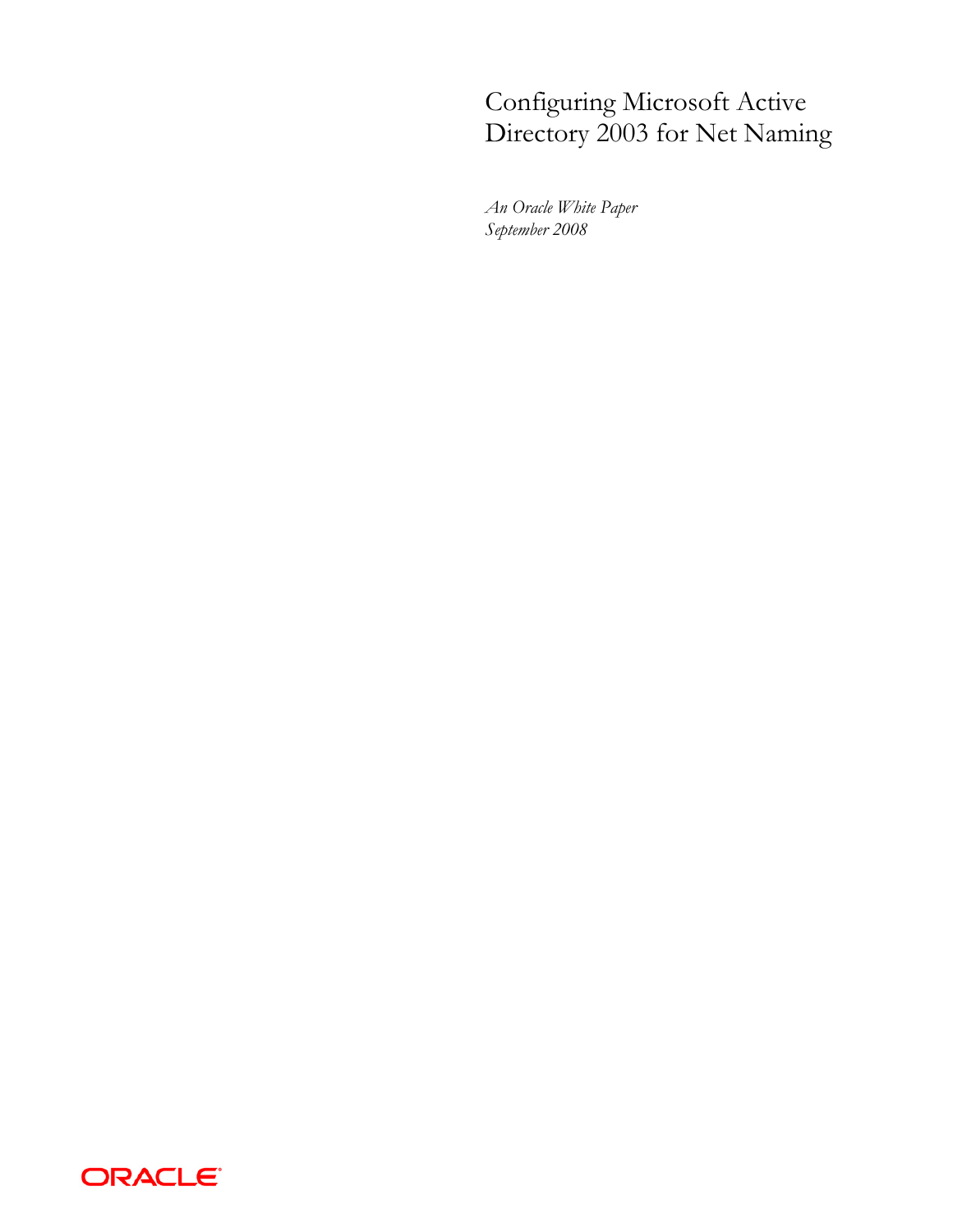### <span id="page-1-0"></span>**NOTE:**

The following is intended to outline our general product direction. It is intended for information purposes only, and may not be incorporated into any contract. It is not a commitment to deliver any material, code, or functionality, and should not be relied upon in making purchasing decisions. The development, release, and timing of any features or functionality described for Oracle's products remains at the sole discretion of Oracle.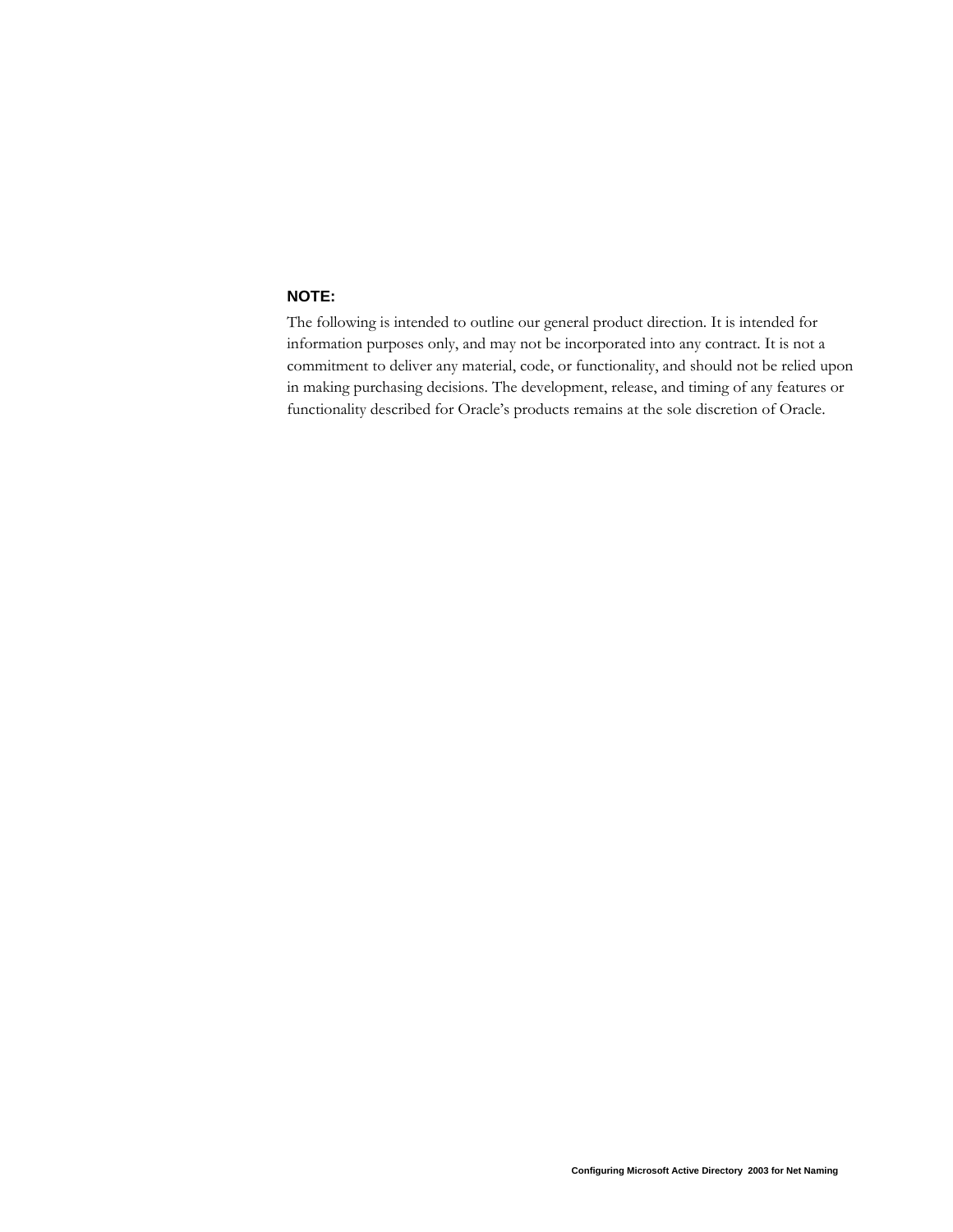# Configuring Microsoft Active Directory 2003 for Net Naming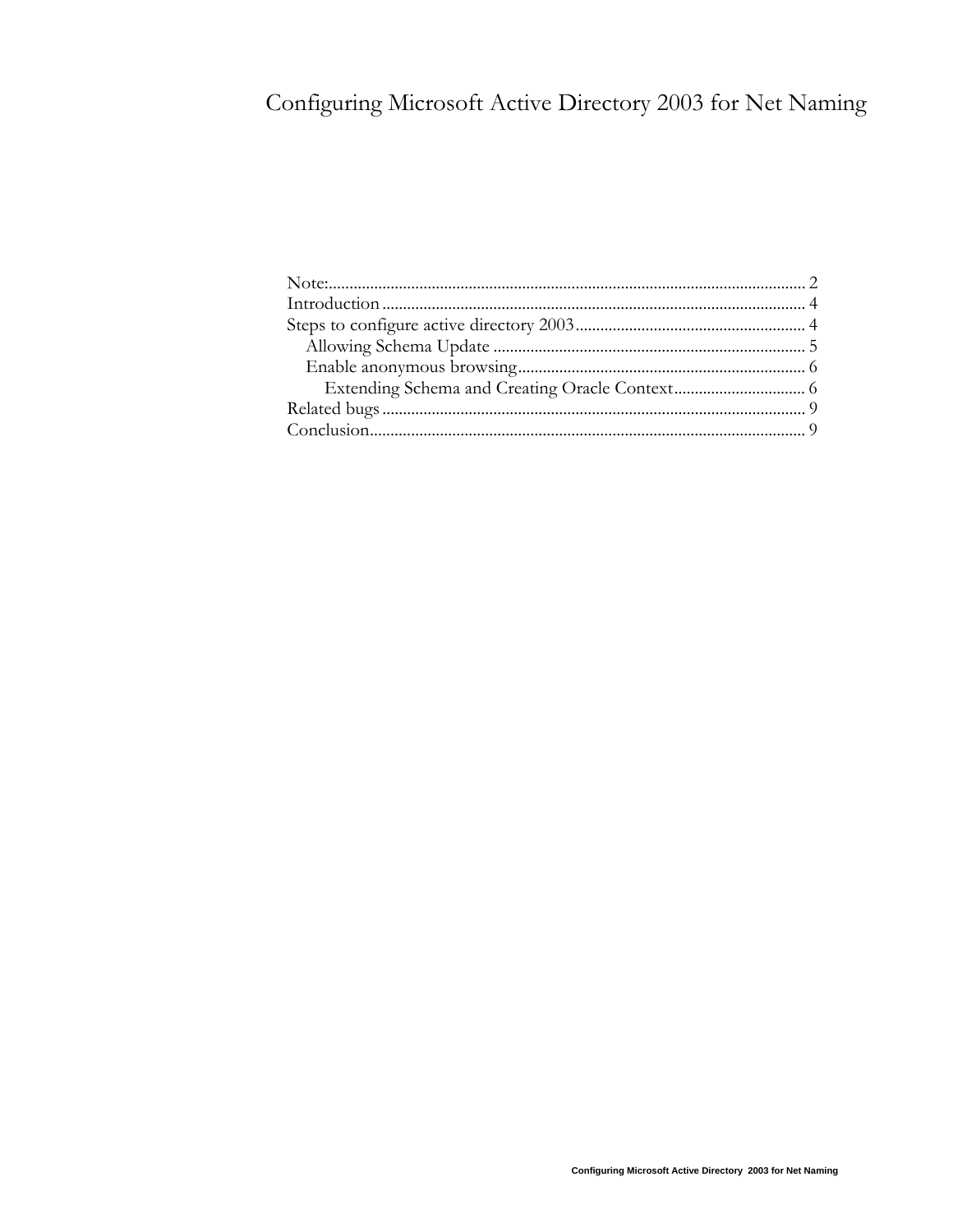## <span id="page-3-0"></span>Configuring Microsoft Active Directory 2003 for Net Naming

#### **INTRODUCTION**

Naming method resolves names to a connect descriptor. One of the naming methods is directory-naming method. Directory naming resolves a database service name, Net service name or Net service alias stored in a centralized LDAP-compliant directory server, including Oracle Internet Directory and Microsoft Active Directory. Centralized administration of database services and Net service names makes them easier to add or relocate. Users initiate a connection request by providing a connect string. A connect string includes a username and password, along with a connect identifier. A connect identifier can be the connect descriptor itself or a name that resolves to a connect descriptor

This paper outlines detailed steps to configure Active Directory 2003 for supporting net service naming.

#### **STEPS TO CONFIGURE ACTIVE DIRECTORY 2003**

Active Directory has to be configured for oracle usage in order to use functionality provided by directory naming. This involves extending active directory schema objects and creating OracleContext container. Oracle Schema objects are sets of rules for Oracle Net Services and Oracle Database entries and their attributes stored in Active Directory. Active Directory name resolution provides central administration of database services and net service names, making it easier to add or relocate services leveraging existing windows environment in an enterprise.

Oracle Net naming with Active Directory is supported from Windows hosts. Services (database) can be running on any machine, and do not necessarily have to be Windows hosts.

The procedure described below uses *Microsoft Windows Server 2003 Enterprise Edition Service Pack 1* for Active Directory setup.

After promoting Windows Server 2003 to become an Active Directory domain controller, Active Directory must be configured to allow an Oracle Context to be created.

Log on to the Active Directory server with Administrative privilege.

**Steps to configure Active Directory 2003 for Oracle Usage**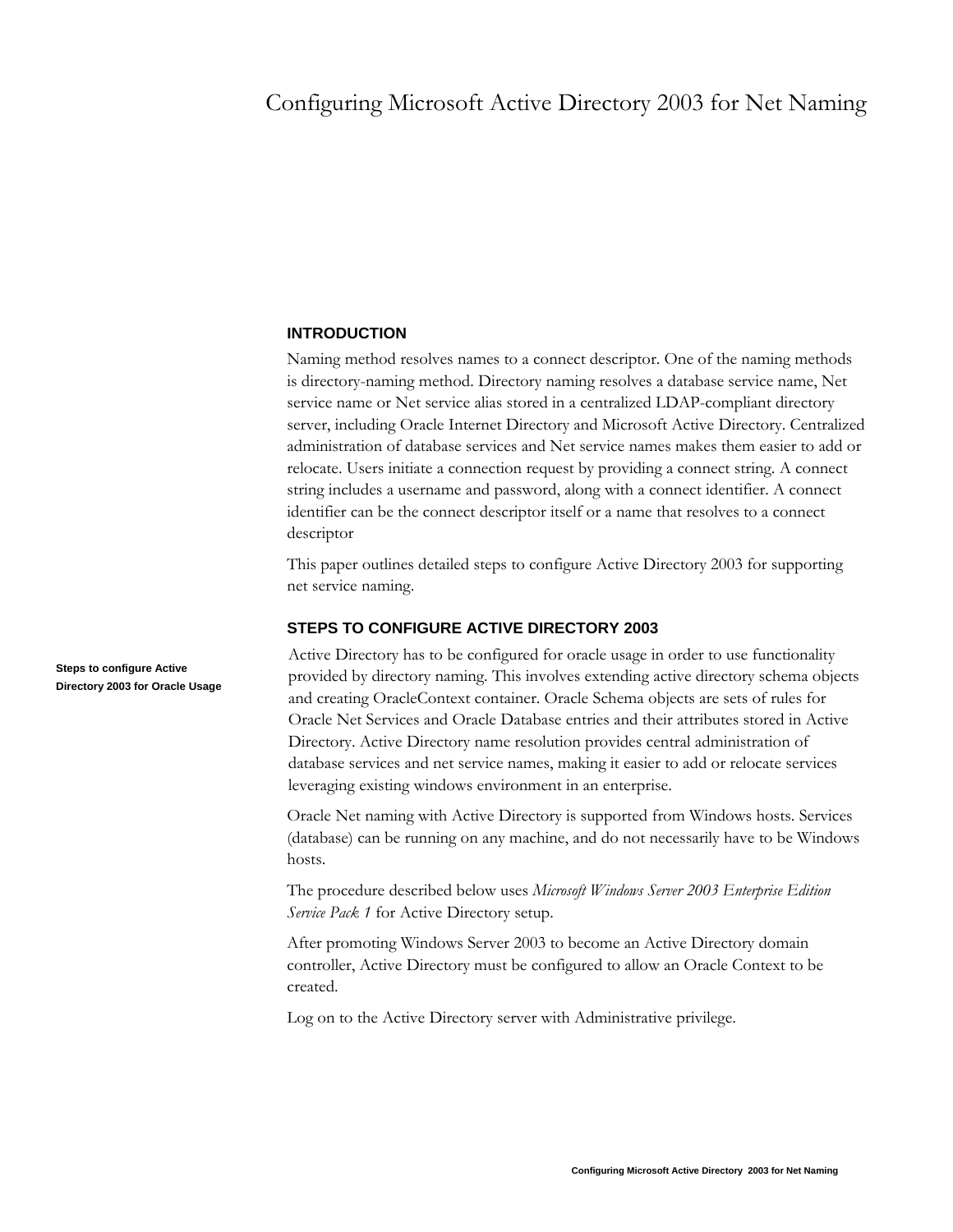<span id="page-4-0"></span>ADSI Edit is required to perform this activity. ADSI Edit Microsoft Management Console snap-in is available as part of the Windows 2003 Support Tools located on the Windows Server 2003 media:

#### Z:\SUPPORT\TOOLS\SUPTOOLS.MSI.

See Also:

[http://technet2.microsoft.com/WindowsServer/en/Library/baa79cdd-](http://technet2.microsoft.com/WindowsServer/en/Library/baa79cdd-83b0-4f10-9356-b2d14462d5b21033.mspx)[83b0-4f10-9356-b2d14462d5b21033.mspx](http://technet2.microsoft.com/WindowsServer/en/Library/baa79cdd-83b0-4f10-9356-b2d14462d5b21033.mspx) for information on installing Windows 2003 Support Tools.

Following are the main steps to configure Active Directory 2003 for Net Naming:

- ° Allow schema update
- ° Enable anonymous browsing of Active Directory
- ° Create Oracle Context with NetCA

#### **Allowing Schema Update**

**Allowing schema update** 

Caution:

Active Directory Schema extensions are permanent - attributes and object classes, such as those created as part of OracleContext creation, cannot be removed.

See <http://msdn2.microsoft.com/en-us/library/ms676900.aspx> for more information.

Taking a system/catalog backup prior to creating the OracleContext is highly recommended.

Having granted Schema write privileges, Active Directory must still then be explicitly configured to allow Schema modification. This is achieved by adding a registry parameter, which is as follows:

- 1. Click Start.
- 2. Click Run.
- 3. Enter regedit.
- 4. Click OK.
- 5. Navigate to registry subkey:

HKEY\_LOCAL\_MACHINE\SYSTEM\CurrentControlSet\Services\NTDS \Parameters

6. Add new parameter Schema Update Allowed (of type REG\_DWORD) with a hexadecimal value of 1.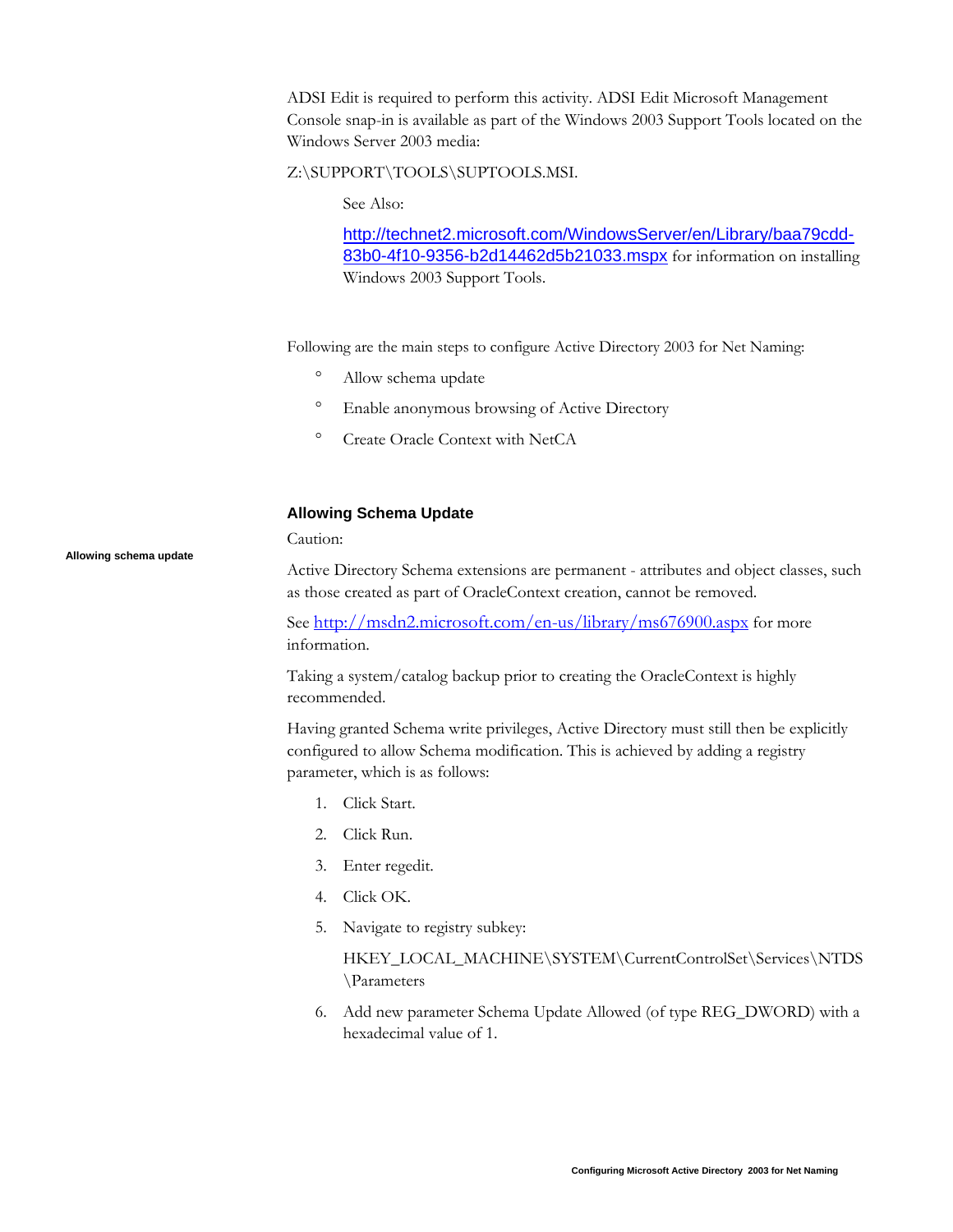This setting is dynamic and takes immediate effect.

#### **Enable anonymous browsing**

Windows Server 2003 Active Directory allows only authenticated users to initiate an LDAP request against Windows Server 2003-based domain controllers. An LDAP browser/modifier is required to enable anonymous browsing. An easy way to modify required attribute values is to use the Windows ADSI Edit utility.

To invoke ADSI Edit, in the MMC Console Root, click File, Add/Remove Snap-in, Add, select ADSI Edit, click Add, Close, then click OK. Select, then right-click ADSI Edit, click Connect to, select Configuration Naming Context, then click OK.

Explode the Configuration container and navigate to:

Configuration [acme.com]

CN=Configuration, DC=ACME, DC=COM

CN=Services

CN=Windows NT

CN=Directory Service

Right- click the CN=Directory Service container, select Properties, then scroll down to select the dSHeuristics attribute.

Edit the dSHeuristics attribute and set its value to 0000002. Setting this value allows anonymous clients to perform any operation that is permitted by the access control list (ACL).

The requirement to enable anonymous browsing has been removed as part of the fix for bug 6639240.

### **Extending Schema and Creating Oracle Context**

You must create an Oracle Context to use Net directory naming features with Active Directory. Oracle Context is the top-level Oracle entry in the Active Directory tree. It contains Oracle Database service and Oracle Net service name object information.

Use Oracle Net Configuration Assistant (NetCA) to extend the schema and create your Oracle Context. Oracle NetCA is a graphical, wizard-based tool used to configure and manage Oracle Network configurations. You can create the Oracle Context during or after Oracle Database Custom installation.

You can create only one Oracle Context for each Windows 2000 or Windows 2003 domain (administrative context). You must have the right to create domain and enterprise objects in order to create the Oracle Context in Active Directory with Oracle Net Configuration Assistant.

**Extending schema and creating oracle context** 

<span id="page-5-0"></span>**Enable anonymous browsing**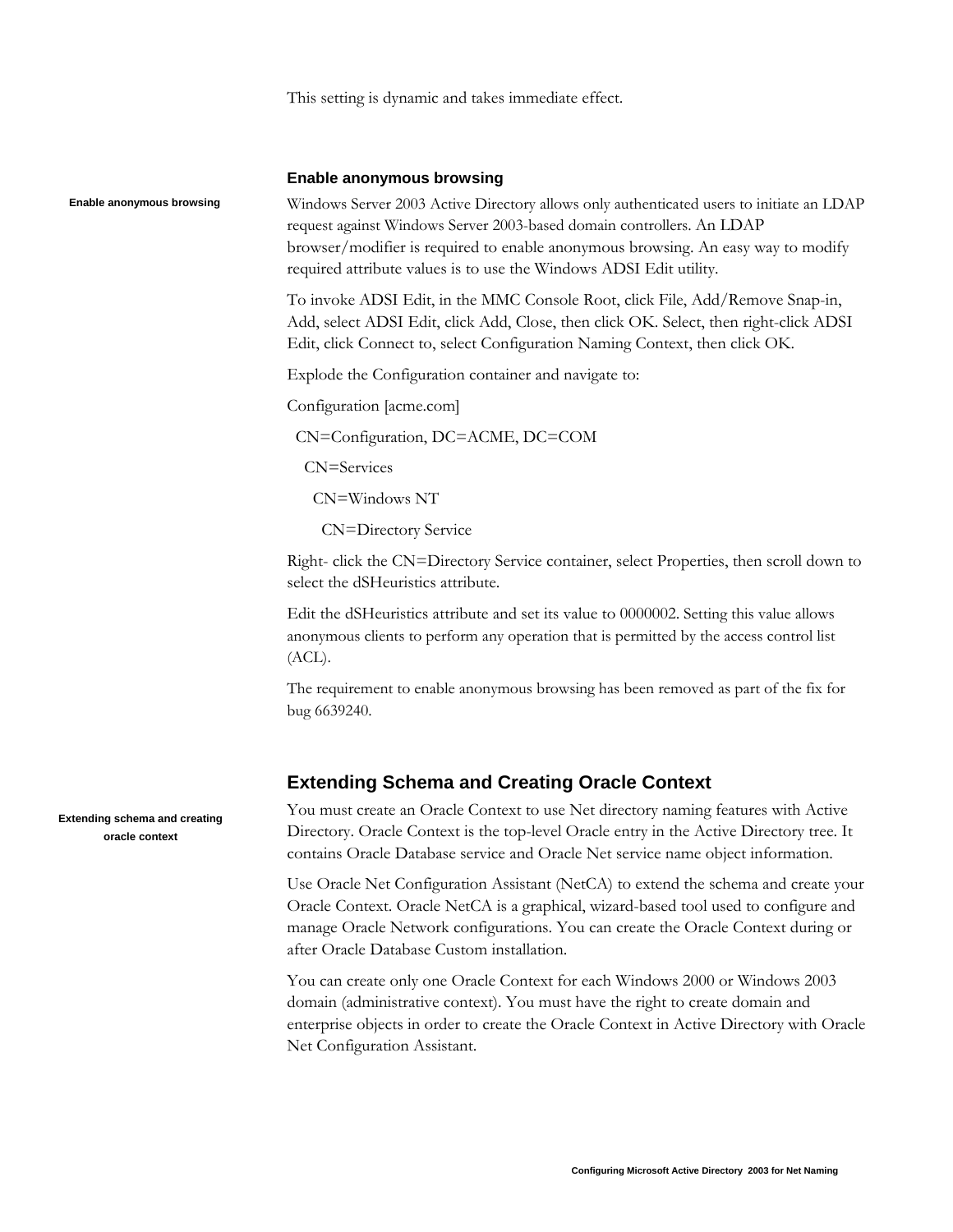- 1. Run the Network Configuration Assistant (NetCA):
	- a) Click Start, and then click All Programs.
	- b) Click Oracle, Configuration and Migration Tools, then Net Configuration Assistant.
- 2. Select the Directory Usage Configuration radio button, and then click next.
- 3. Select Directory Type Microsoft Active Directory, and then click next. Note:

The Microsoft Active Directory configuration option is only available in the Windows version of NetCA.

- 4. Select the option to configure the directory for Oracle usage and create the Oracle Schema and Context, then click next.
- 5. Enter the Active Directory hostname, and then click next.
- 6. Select the option to upgrade the Oracle Schema, and then click next.
- 7. The next page should denote successful Directory configuration:

Directory usage configuration complete!

Example: The distinguished name of your default Oracle Context is:

Cn =OracleContext, DC=ACME, DC=COM

8. Click next, then click Finish.

The following restrictions apply to creating Oracle schema objects to use with Active Directory:

Only one Oracle schema object can be created for each forest.

The Windows 2000 or Windows 2003 domain controller must be the operations master that allows schema updates. See your operating system documentation for instructions.

If the Active Directory display is not configured to accept all 24-default languages, then Oracle schema object creation can fail while Oracle Net Configuration Assistant is configuring Active Directory as the directory server. Before running Oracle Net Configuration Assistant to complete directory access configuration, verify that the display specifiers for all 24 languages are populated by entering the following at the command prompt:

*ldifde -p OneLevel -d cn=DisplaySpecifiers, cn=Configuration, domain context -f temp file* 

where:

*domain context* is the domain context for this Active Directory server. For example, dc=example, dc=com

*temp fi*le is a file where you want to put the output.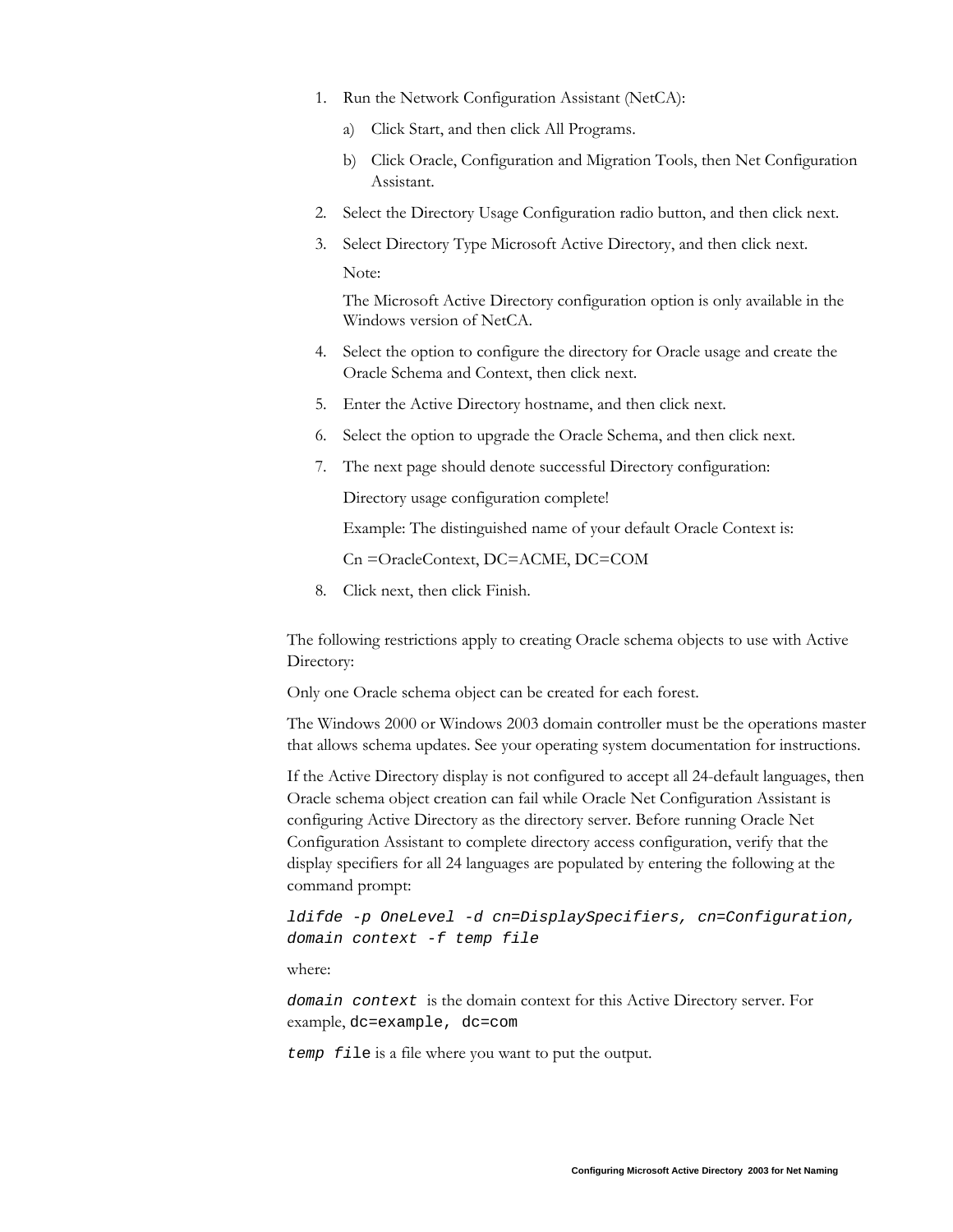If the command reports that fewer than 24 entries were found, then you can still use Oracle Net Configuration Assistant. However, the report will indicate that Oracle schema object creation failed, rather than simply reporting that display specifiers for some languages were not created.

Display Specifiers Not Created

When Net Configuration Assistant creates the Oracle schema object in Active Directory, the display specifiers for Oracle entries are not created. This means you cannot view Oracle database entries in Active Directory interfaces.

You can manually add these entries into Active Directory after the Oracle schema object has been created by doing the following, using the same Windows user identification you used when creating the Oracle schema object with Net Configuration Assistant:

Open a command shell.

Change directory to ORACLE\_HOME\ldap\schema\ad.

Copy adDisplaySpecifiers\_us.sbs to adDisplaySpecifiers\_us.ldif.

Copy adDisplaySpecifiers\_other.sbs to adDisplaySpecifiers\_other.ldif.

Edit each of these. Idif files, replacing all occurrences of %s AdDomainDN% with the domain DN for the specific Active Directory into which you want to load the display specifiers (for example, dc=acme, dc=com).

Run the following commands:

ldapmodify -h <ad hostname> -Z -f adDisplaySpecifiers\_us.ldif

ldapmodify -h <ad hostname> -Z -f adDisplaySpecifiers\_other.ldif

where <ad hostname> is the hostname of the Active Directory domain controller to which you want to load the display specifiers.

Successful completion of OracleContext enables Active Directory to store NetServices and DatabaseServces. NetManager or Oracle Enterprise Manager can be used to create service names in active directory.

Default access control lists (ACLs) on NetServices names does not allow anonymous reading of its attributes. If the oracle client binds anonymously for name resolution then ACLs on OracleContext and Net Service names should be changed to allow anonymous reading. In Oracle Database 11g, Database administrators can restrict access to a service by configuring oracle clients to authenticate and control the services available to them by ACLs on services. Use the

NAMES.LDAP\_AUTHENTICATE\_BIND=TRUE parameter in sqlnet.ora to specify whether the LDAP naming adapter should attempt to authenticate when it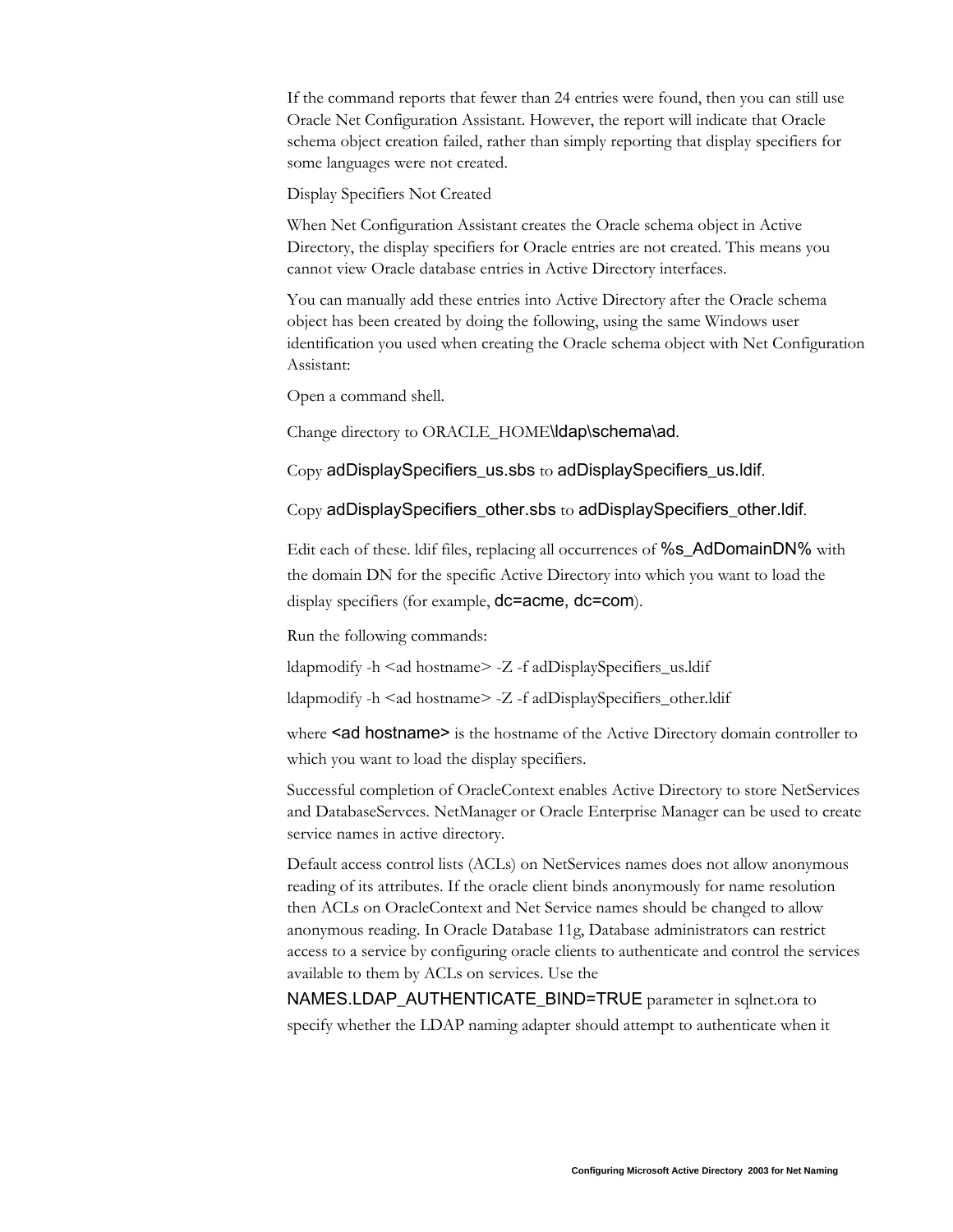<span id="page-8-0"></span>connects to the Active directory to resolve the name in the connect string. Windows client uses native authentication method to authenticate to Active Directory.

#### **RELATED BUGS**

The following bugs have been encountered and fixed recently. These fixes may not be required for every usage scenario, however they are listed here for completeness:

- 1. Bug 5943019 fixes a hang during NetCA operation for configuring Active Directory on Windows Vista and Windows 2008.
- 2. Bug 7145872 fixes a crash in NetCA on Win64 platform while configuring Active Directory.
- 3. Bug 7374400 fixes a failure in NetCA when creating OracleContext in non-root domains in a multi-tree forest.
- 4. Bug 6639240 removes the requirement of enabling anonymous browsing/bind in Windows 2003 server for Oracle Schema extensions via NetCA.

#### **CONCLUSION**

Windows Server 2003 Active Directory allows only authenticated users can initiate an LDAP request against Windows Server 2003-based domain controllers. Updating registry entry, one attribute of active directory helps in successful completion NetCA directory configuration thus enabling it for Oracle Net Naming.